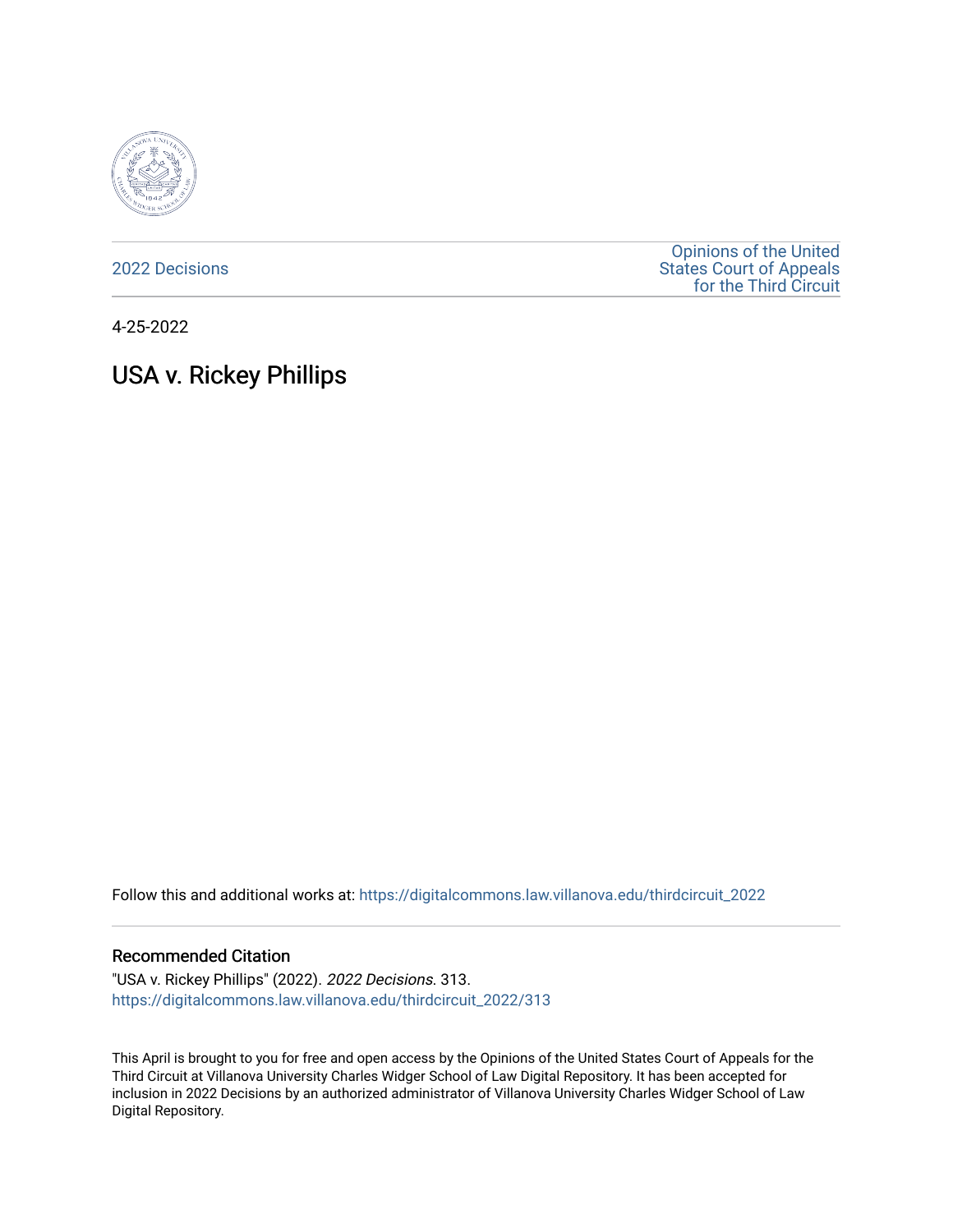# NOT PRECEDENTIAL

# UNITED STATES COURT OF APPEALS FOR THE THIRD CIRCUIT

No. 21-2152

# UNITED STATES OF AMERICA,

v.

RICKEY PHILLIPS,

Appellant

Appeal from United States District Court for the Eastern District of Pennsylvania (Criminal Action No. 2-09-cr-00202-003) District Judge: Honorable Jan E. DuBois

Submitted Under Third Circuit L.A.R. 34.1(a) on April 11, 2022

Before: AMBRO, SCIRICA, TRAXLER,<sup>\*</sup> Circuit Judges

(Opinion filed: April 25, 2022)

OPINION\*\*

<sup>\*</sup> Honorable William B. Traxler, Jr., Circuit Judge, United States Court of Appeals for the Fourth Circuit, sitting by designation.

<sup>\*\*</sup> This disposition is not an opinion of the full Court and pursuant to I.O.P. 5.7 does not constitute binding precedent.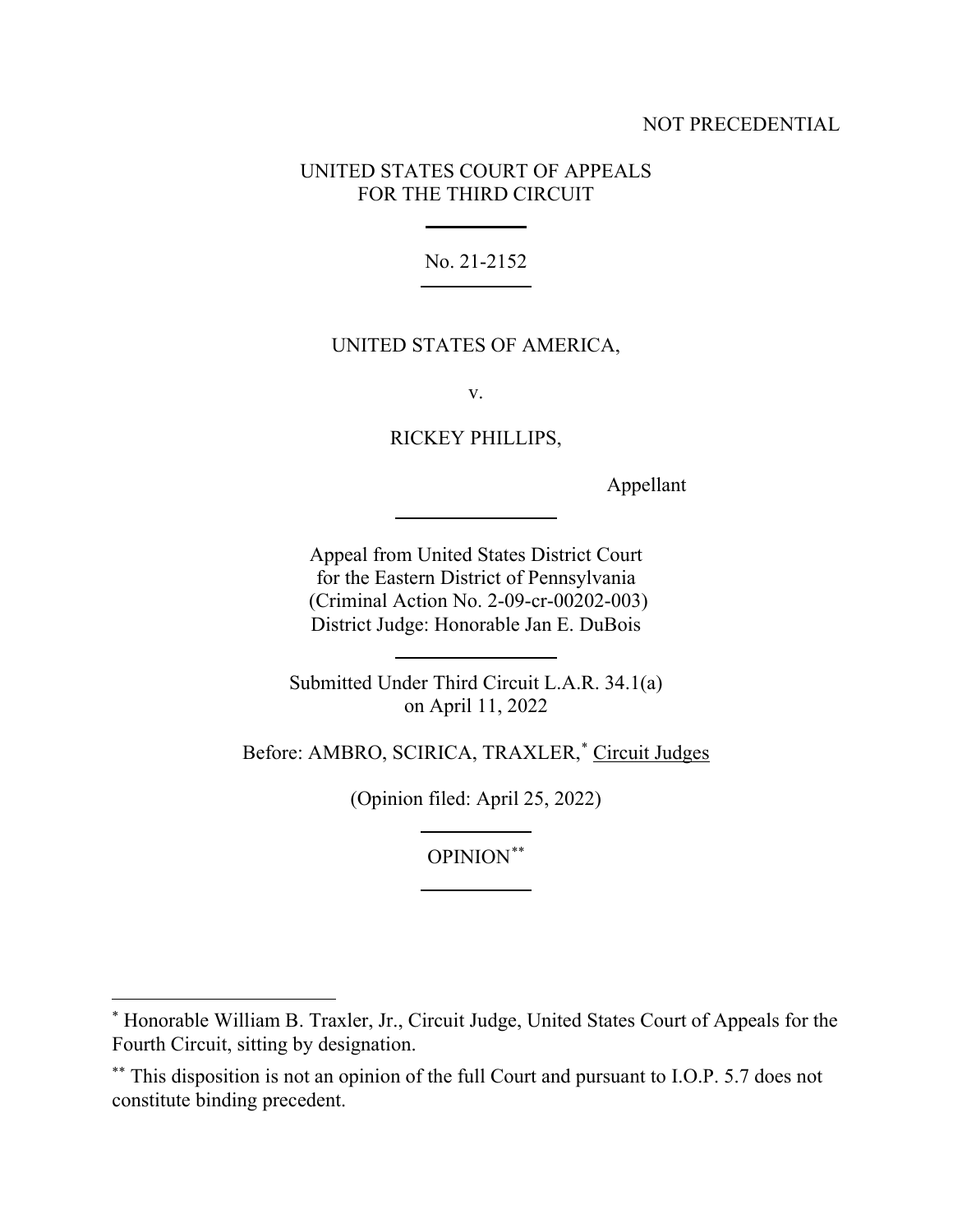#### AMBRO, Circuit Judge.

Rickey Phillips challenges an order modifying the conditions of his supervised release to require mental health treatment. But Phillips's attorney concluded any grounds for an appeal were frivolous. So she moved to withdraw and filed a brief in accord with *Anders v. California*, 386 U.S. 738, 744 (1967). Because we agree that the appeal lacks merit, we will grant counsel's request to withdraw and affirm the District Court's order.

## **I.**

Phillips pled guilty in 2010 to conspiracy, Hobbs Act robbery, and carrying a firearm during a crime of violence. He completed his term of incarceration and began supervised release in early 2018. For the first three years of his release, Phillips was apparently doing well. But on April 5, 2021, in response to a concerning visit, his probation officer petitioned to modify the terms of Phillips's supervised release. The petition explained Phillips was "exhibiting behaviors that indicate[d] a need for a mental health assessment and possible treatment services." *Id*. at 23. Phillips's mother was present when he spoke to the probation officer, and she agreed that her son needed treatment. Phillips objected to the modification of his supervised release and requested a hearing.

At the June 2, 2021, hearing, Phillips greeted the judge by saying "[s]omebody told me you was dead, homie," and his comportment deteriorated from there. *Id*. at 27. He proceeded to make rambling and disjointed statements indicating he was distressed and not fully aware of what was happening. For example, when the Court invited Phillips to explain his position, he responded, "Now listen, check yourself, y'all see me in

2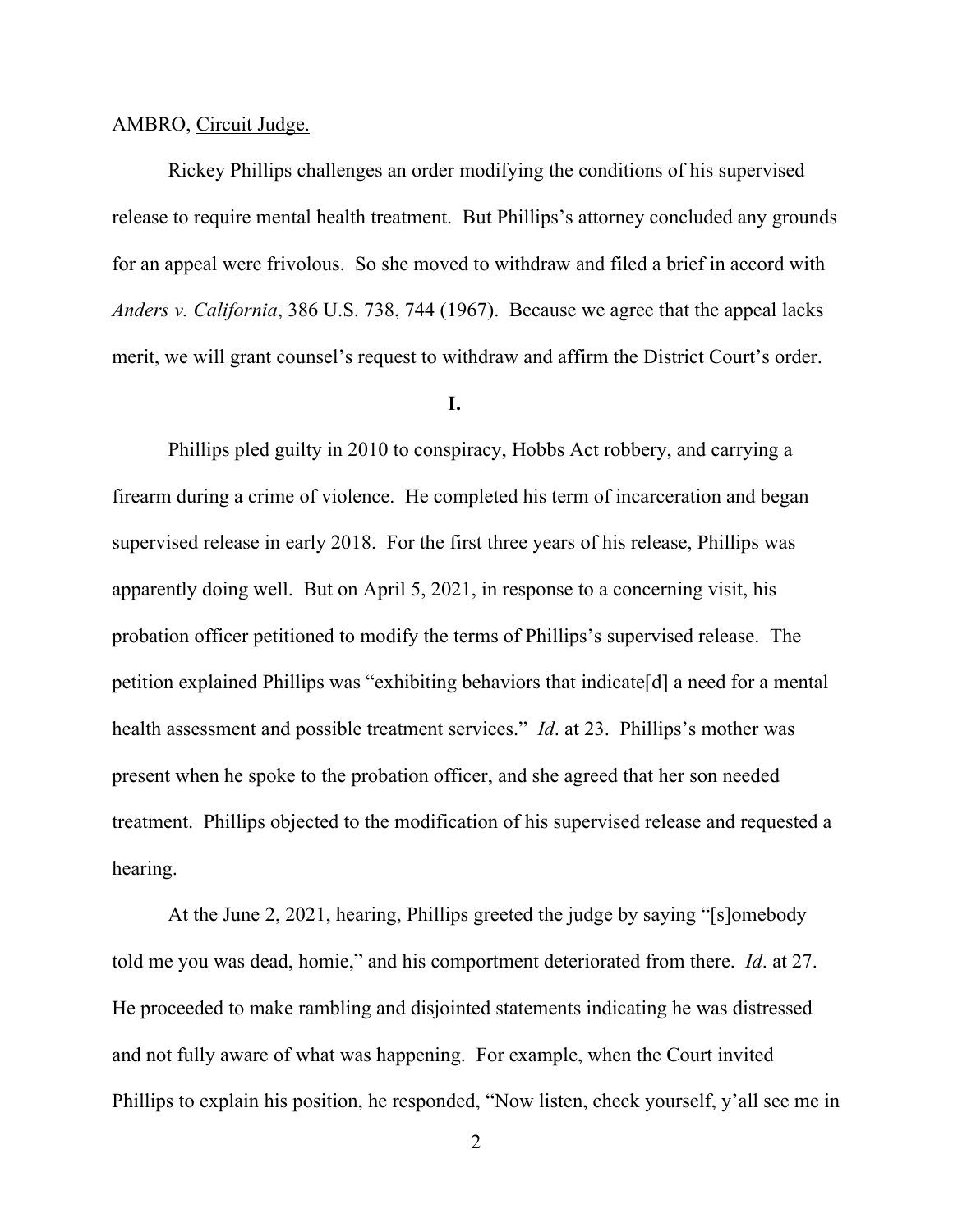the woods fighting a bear, pour honey on me, help the bear. Get out my way. Don't say nothing to me but here as if I'm dead." *Id*. at 33. Later he stated,

> Y'all need a psychological evaluation. Y'all the bullies. Y'all need it. Y'all picking on me. I'm telling y'all don't bother me, and here we go. Bro, I don't eat that. Eat it, eat it. I don't—I'm not hungry. Eat it, eat it, eat it, eat it, eat it, eat it. I don't want it, homes. Am I crazy? Does that sound crazy to you?

*Id*. at 41–42. By the end of the hearing, Phillips was very agitated and was no longer participating in an orderly way; his parole officer described him as "in crisis at [that] moment" and noted it was "the worst I've seen him." *Id.* at 44. The District Court was forced to issue its ruling over Phillips's continued outburst.

Based on Phillips's behavior at the hearing, the Court ordered him to be taken to the Mercer Hall Crisis Response Center in Philadelphia for immediate treatment and that, on his release, Phillips's supervised release terms would be amended to require participation in a mental health treatment program. Phillips objected and appealed. But his counsel reviewed the record and determined the appeal was frivolous. Accordingly, she moved to withdraw and filed an *Anders* brief. The Government agrees the appeal is frivolous. Phillips did not file a *pro se* response.

## **II.**

When, after reviewing a district court record, a criminal defendant's counsel is persuaded that a direct appeal "presents no issue of even arguable merit," Third Circuit Local Appellate Rule (L.A.R.) 109.2(a) permits her to move to withdraw and file a supporting *Anders* brief explaining why that is so. *See United States v. Youla*, 241 F.3d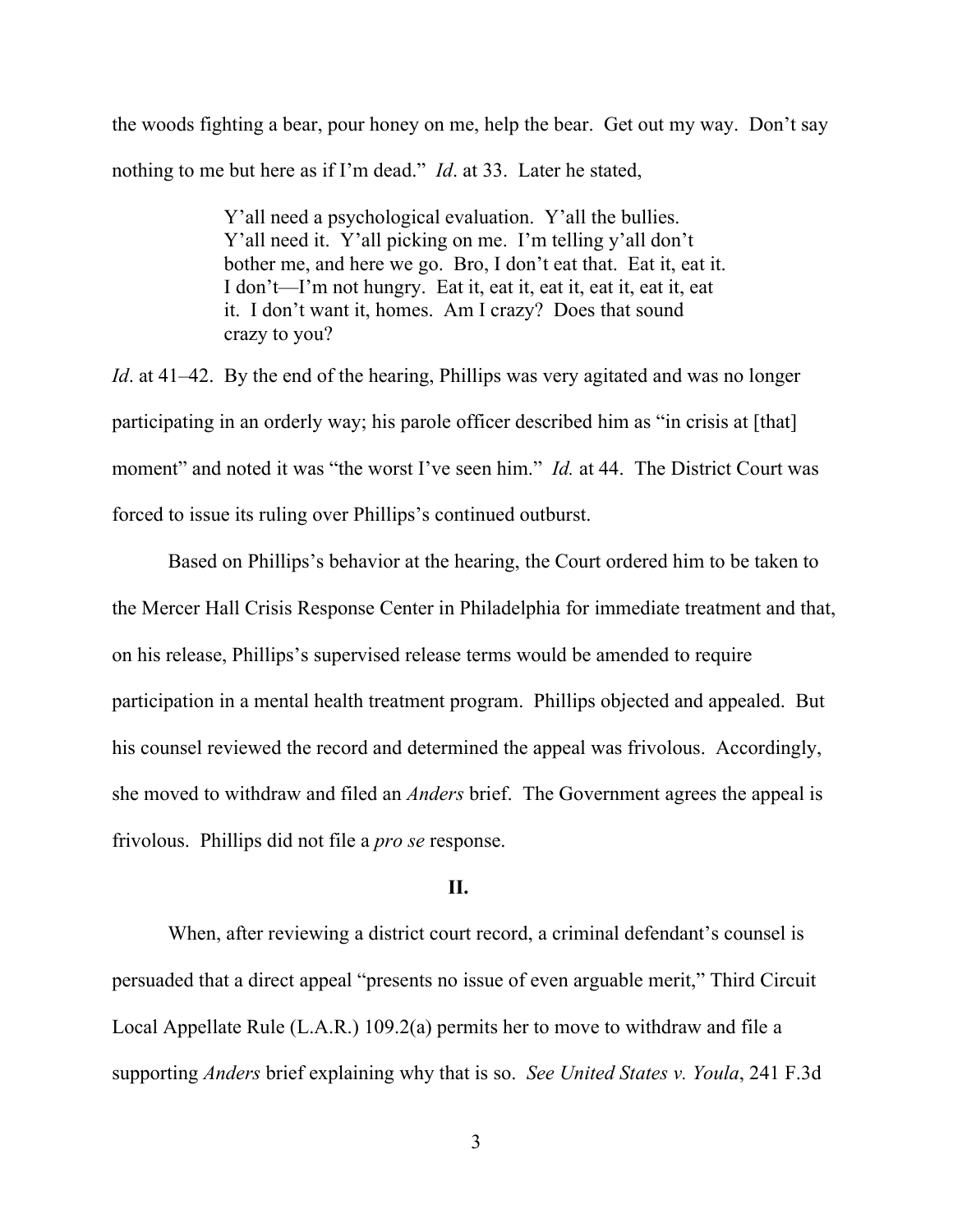296, 300 (3d Cir. 2001). If we agree "the appeal is without merit, [we] will grant counsel's *Anders* motion, and dispose of the appeal without appointing new counsel." L.A.R. 109.2*.* When considering such a motion, our inquiry is twofold: "(1) whether counsel adequately fulfilled the rule's requirements; and (2) whether an independent review of the record presents any nonfrivolous issues." *Youla*, 241 F.3d at 300. The first prong of the *Anders* inquiry is satisfied if counsel "thoroughly examined the record in search of appealable issues" and "explain[ed] why the issues are frivolous." *Id.* And when undertaking the second prong of the analysis, if counsel's brief appears facially adequate, we may use it to guide our independent review of the record. *See id.* at 301.

Here, counsel undertook a thorough examination of the record, and her *Anders* brief identifies no appealable issues of arguable merit. As the *Anders* brief explains, the District Court had authority to modify the terms of Phillips's supervised release, *see* 18 U.S.C. §§ 3231, 3583(a), (e), and the hearing was procedurally sound, *see* Fed. R. Crim. P. 32.1(c). Furthermore, there was support for the substance of the Court's order. *See* 18 U.S.C. § 3583(d); U.S. Sent'g Guidelines Manual § 5D1.3(d) (U.S. Sent'g Comm'n 2018); *see also United States v. Miller*, 594 F.3d 172, 184 (3d Cir. 2010) ("We have consistently required that district courts explain and justify conditions of supervised release."). The Court explained in its written order that Phillips "appeared to be in crisis during the hearing," and this finding is amply supported by the record. App. at 3. Indeed, Phillips was taken directly to a crisis center from the hearing. And while we have held that a court may not delegate to the probation office the decision of whether a defendant must participate in mental health programming, here the District Court's order

4